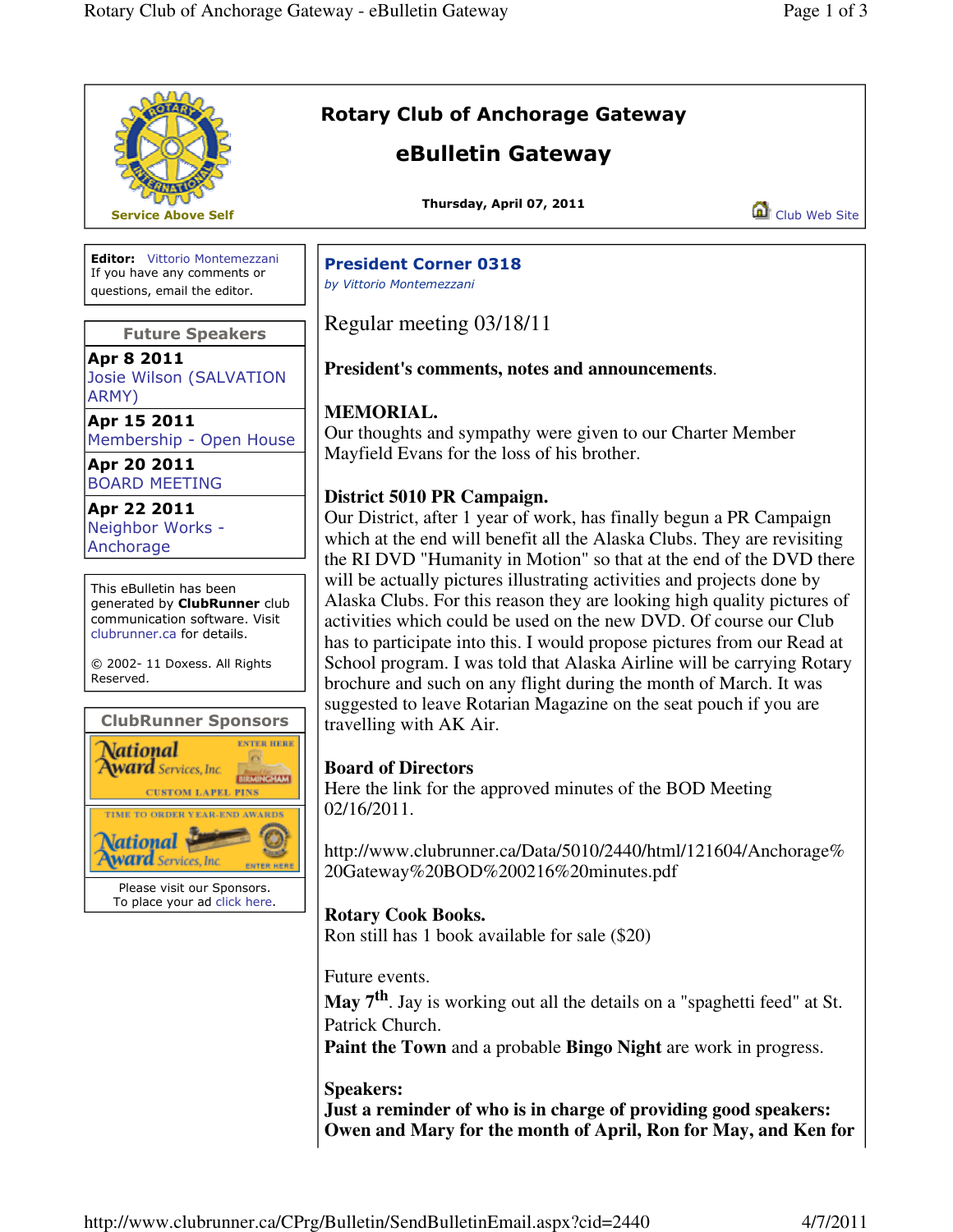| June.                                                                                                                                                                                                                                                                                                                                                       |                                                                                       |  |  |
|-------------------------------------------------------------------------------------------------------------------------------------------------------------------------------------------------------------------------------------------------------------------------------------------------------------------------------------------------------------|---------------------------------------------------------------------------------------|--|--|
| <b>Members Happy Moments 0318</b><br>by Vittorio Montemezzani                                                                                                                                                                                                                                                                                               |                                                                                       |  |  |
| <b>MEMBERS ANNOUNCEMENTS AND HAPPY MOMENTS.</b>                                                                                                                                                                                                                                                                                                             |                                                                                       |  |  |
| Loredana was happy to announce that her jewelry business was<br>accepted at the Museum Gift shop and Bell's Nursery                                                                                                                                                                                                                                         |                                                                                       |  |  |
| Dough was delighted to announce his birthday!                                                                                                                                                                                                                                                                                                               |                                                                                       |  |  |
| Ron, did not have an happy dollar, but he stated his new position of<br>"semi-retired" due to his job separation from the Northway Mall.                                                                                                                                                                                                                    |                                                                                       |  |  |
| <b>BEST WISHES TO OUR MEMBERS:</b>                                                                                                                                                                                                                                                                                                                          |                                                                                       |  |  |
| Birthday & Anniversary Report<br>Date Range: March 18 to<br>Sort By: Member Name   Date<br>March 25                                                                                                                                                                                                                                                         |                                                                                       |  |  |
| <b>Birthdays</b><br><b>Member Name</b><br>Gilbert, Douglas                                                                                                                                                                                                                                                                                                  | <b>Birthday</b><br>March 19                                                           |  |  |
| <b>Anniversaries</b><br><b>Member Name</b><br>No member(s) have<br>anniversaries within this range.                                                                                                                                                                                                                                                         | <b>Anniversary / Spouse Name</b>                                                      |  |  |
| <b>Club Anniversaries</b><br><b>Member Name</b><br>No member(s) have club<br>anniversaries within this range.                                                                                                                                                                                                                                               | <b>Induction Date / Number of Years</b><br>(Effective the day of induction this year) |  |  |
| <b>Rotary International Corner</b><br>by Vittorio Montemezzani                                                                                                                                                                                                                                                                                              |                                                                                       |  |  |
| Ways to contribute to the Japan earthquake, tsunami fund                                                                                                                                                                                                                                                                                                    |                                                                                       |  |  |
| Rotary International News -- 14 March 2011                                                                                                                                                                                                                                                                                                                  |                                                                                       |  |  |
| In response to the massive earthquake and tsunami that struck off the<br>coast of Japan on 11 March, the Board of Trustees of The Rotary<br>Foundation has established the Rotary Japan 2011 Disaster Recovery<br>Fund. All contributions will support long-term recovery projects<br>carried out in the affected areas. The Trustees will manage the fund. |                                                                                       |  |  |
| Contribute                                                                                                                                                                                                                                                                                                                                                  |                                                                                       |  |  |